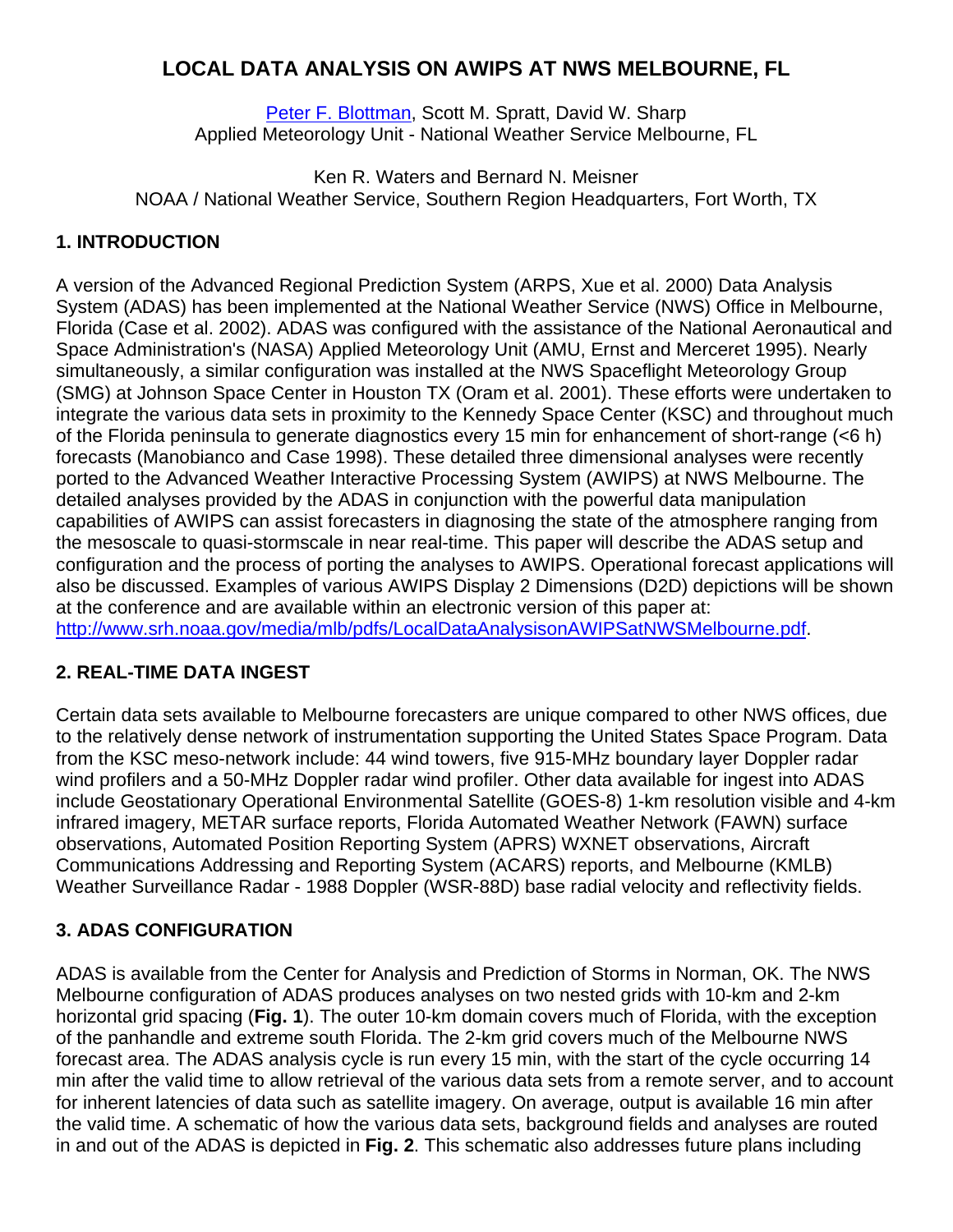routing the WSR-88D base (Level II) data to SMG for their ADAS configuration, as well as to the National Climatic Data Center (NCDC) for archival purposes. Implementation of the ARPS numerical weather prediction model is planned and will be discussed in a later section.



Fig. 1. NWS Melbourne ADAS on two nested grids with 10-km and 2-km horizontal grid spacing.

ADAS was configured to use 40-km Rapid Update Cycle (RUC, Benjamin et al. 1998) model hybrid coordinate system forecasts for background fields to the analyses. The native hybrid scheme offers advantages over the isobaric coordinate system, such as providing background fields for the surface rather than requiring ADAS to extrapolate from 1000 mb quantities. The ability to retrieve surface fields becomes especially useful during the Winter when typical surface pressures are significantly higher than 1000 mb and 4-5 additional RUC levels may be available between 1000 mb and the surface. The RUC 3-6 hour forecasts are linearly interpolated in time every 15 min to provide background fields for the 10-km analyses. Subsequently, the 10-km analyses are spatially interpolated to provide background fields to the 2-km analyses.



Fig. 2. Local modeling data flow for ADAS at NWS Melbourne.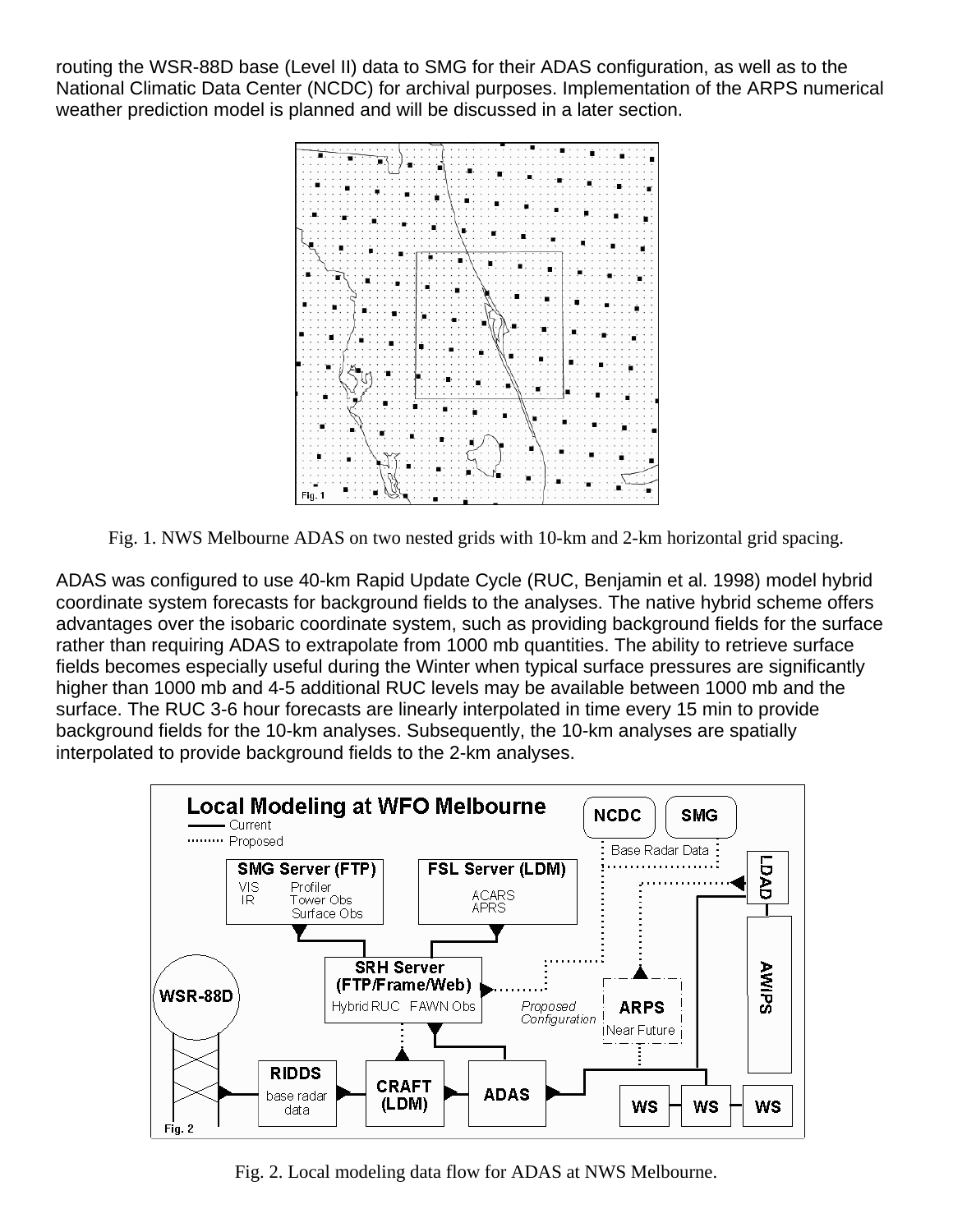Surface observations, meso-network tower winds, profiler data as well as visible and infrared satellite imagery are collected for assimilation into the ADAS every 15 min. These data are obtained from the SMG Meteorological Interactive Data Display System (MIDDS, Rotzoll et al. 1990). At present, the data are routed to NWS Melbourne via a server at the NWS Southern Region Headquarters in Ft. Worth, Texas using multiple-scheduled File Transfer Protocol (FTP) sessions. While this non-direct communication process (mandated by NASA security concerns) adds some delay to the receipt of data, computational savings are achieved locally by having the data pre-processed at SMG.

FAWN observations, a mesonet of sensors in support of agricultural concerns across the state of Florida (Woods 1999), are available via an anonymous FTP server provided by the University of Florida. APRS observations are taken by a network of amateur weather spotters. The APRS data are compiled and a degree of quality checking is performed by the Forecast Systems Laboratory (FSL) before they are uploaded to an anonymous FTP server. Both the FAWN and APRS observations greatly supplement the standard METAR reports. These data sets are often updated at 15 min increments and provide surface information for analyses when METAR reports are often unavailable. A composite map of all surface data sites within the 10-km grid domain is shown is **Fig. 3**.



Fig 3. Surface data sites within the 10-km ADAS grid.

ACARS provides additional three dimensional wind and temperature data, and at great heights, to areas outside the immediate KSC tower network. A significant amount of commercial aviation flights en route to and from numerous large Florida airports supplement analyses over the domain. FSL provides this data via the University Corporation for Atmospheric Research Unidata Local Data Manager (LDM), after performing accuracy checks. The ACARS data are available every 10 min, with the ADAS configuration utilizing data up to 45 min prior to the time of the analyses.

KMLB high-resolution WSR-88D Level II data are incorporated into the ADAS analyses via two independent workstations. One workstation collects the base data from the Radar Data Acquisition unit and re-distributes it through a local Radar Interface and Data Distribution System (RIDDS, Jain and Rhue 1995), designed by the National Severe Storms Laboratory. A second workstation retrieves data from RIDDS through another workstation running an LDM server and using software developed under the Collaborative Radar Acquisition Field Test (CRAFT). CRAFT allows for the real-time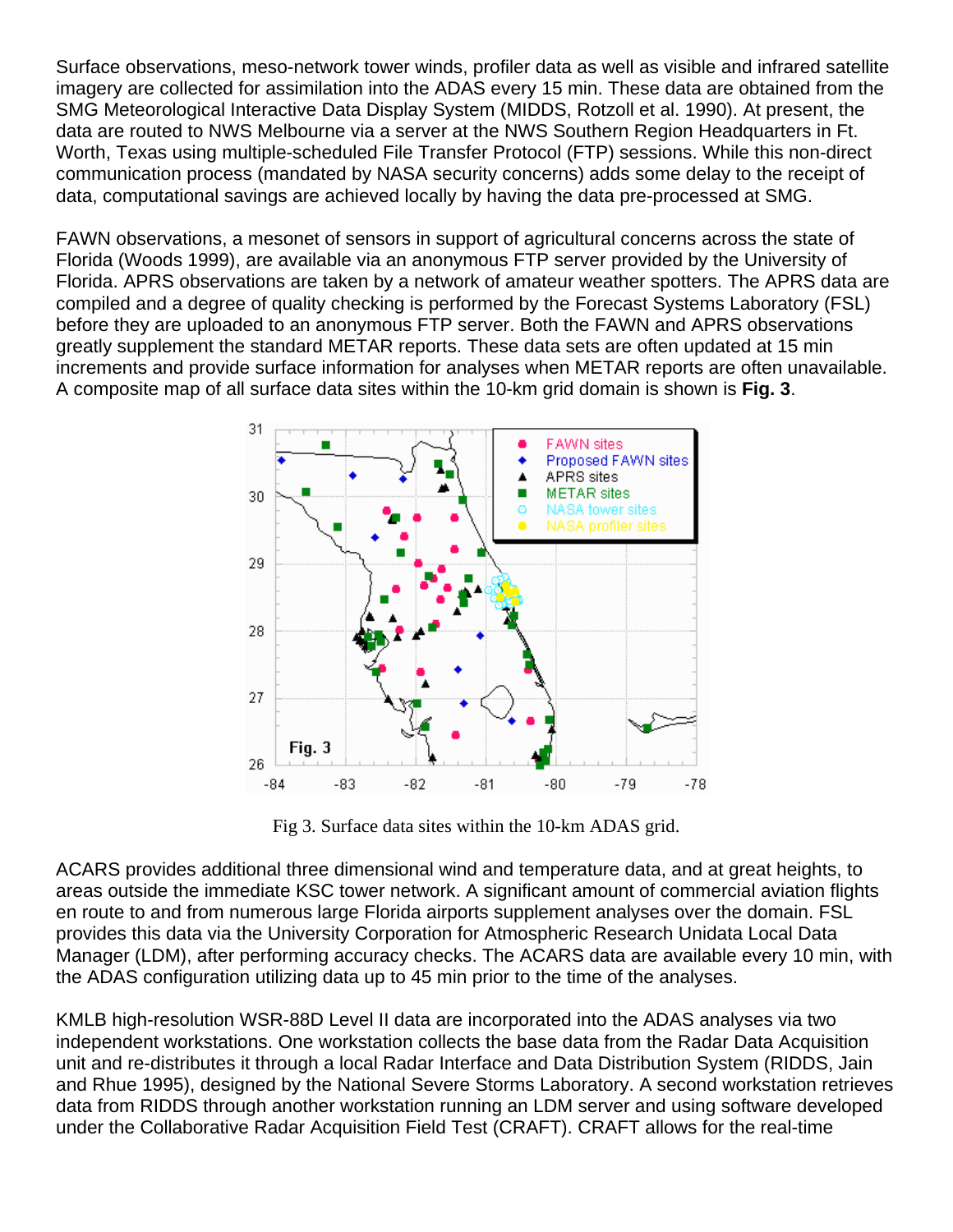compression and transmission of WSR-88D base data via TCP/IP (Droegemeier et al. 2001). The file system containing the Level II data ingested by the LDM is mounted so that the workstation running ADAS can access and re-map the radar data to each analysis grid.

## **4. ADAS ANALYSES ON GARP, AWIPS AND THE WORLD WIDE WEB**

Once the ADAS cycle is completed, each analysis is converted to GEneral Meteorological PAcKage (GEMPAK) formatted files that can be accessed by workstations networked throughout the office. Forecasters can then utilize the GEMPAK Analysis and Rendering Program (GARP) graphical user interface to view pre-defined horizontal gridded analysis fields, cross sections, multiple gridded macros, and associated time animations.

An intermediate processing step converts the ADAS analyses into a GRIB format output. The GRIB files are then converted to NetCDF by a utility called GRIB2NET. The NetCDF file format is native to AWIPS, allowing display on the D2D software. The conversion to NetCDF outside of the AWIPS system reduces the computational load for the local AWIPS data server. In addition, running ADAS outside of the local AWIPS network allows for changes to analysis configurations and hardware improvements independent of the AWIPS platform. The ADAS output in NetCDF format is deposited on the external side of the AWIPS Local Data Acquisition and Dissemination (LDAD) using an implementation of the LDM. Perl scripts obtained from the NWS Western Region Headquarters (Jason Burks, personal communication) pull the NetCDF files across the LDAD firewall for storage on the data server. Local customization procedures upon AWIPS D2D workstations allow the ADAS analyses to be viewed by operational forecasters.

When used in conjunction with the data manipulation capabilities of the D2D software, ADAS analyses can greatly enhance the forecasters ability to diagnose the synoptic and mesoscale structures of the atmosphere. The importation of ADAS analyses onto the primary NWS data display platform provides 3- dimensional information at spatial and temporal resolutions previously unavailable. Thermodynamic and wind fields updated at fine temporal intervals significantly improve the ability to determine the near-storm environment and resultant threats in convective situations. Additionally, the ADAS analyses include data sets that are currently unavailable for direct inclusion into the Local Analysis and Prediction System (LAPS, McGinley 1995), the standard AWIPS platform local analysis package.

A limited set of analysis fields are generated in GIF format for posting on the NWS Melbourne Web site in near real-time. The GEMPAK GIF utility creates wind, pressure, humidity, temperature, stability and cloud analyses for access on the world wide web at the end of each analysis cycle. By posting a limited set of products on the web, other Florida NWS forecast offices, the United States Air Force 45<sup>th</sup> Weather Squadron at Cape Canaveral, Florida, and local emergency management officials have the opportunity to view the detailed analyses in support of local decision making responsibilities. Media partners and the general public can also benefit from the posting of such analyses by viewing highly detailed and frequently updated sensible weather parameters in near real-time, compared to the traditional text products which are available only once per hour. These graphical products can be viewed at: http://www.srh.noaa.gov/mlb/?n=adas\_static.

## **5. FORECAST APPLICATIONS**

The high temporal and spatial resolution surface wind analyses, particularly within the 2-km ADAS analysis grid, will better assist forecasters with the placement and movement of mesoscale boundaries. Knowledge of these features is especially important during the Florida wet-season when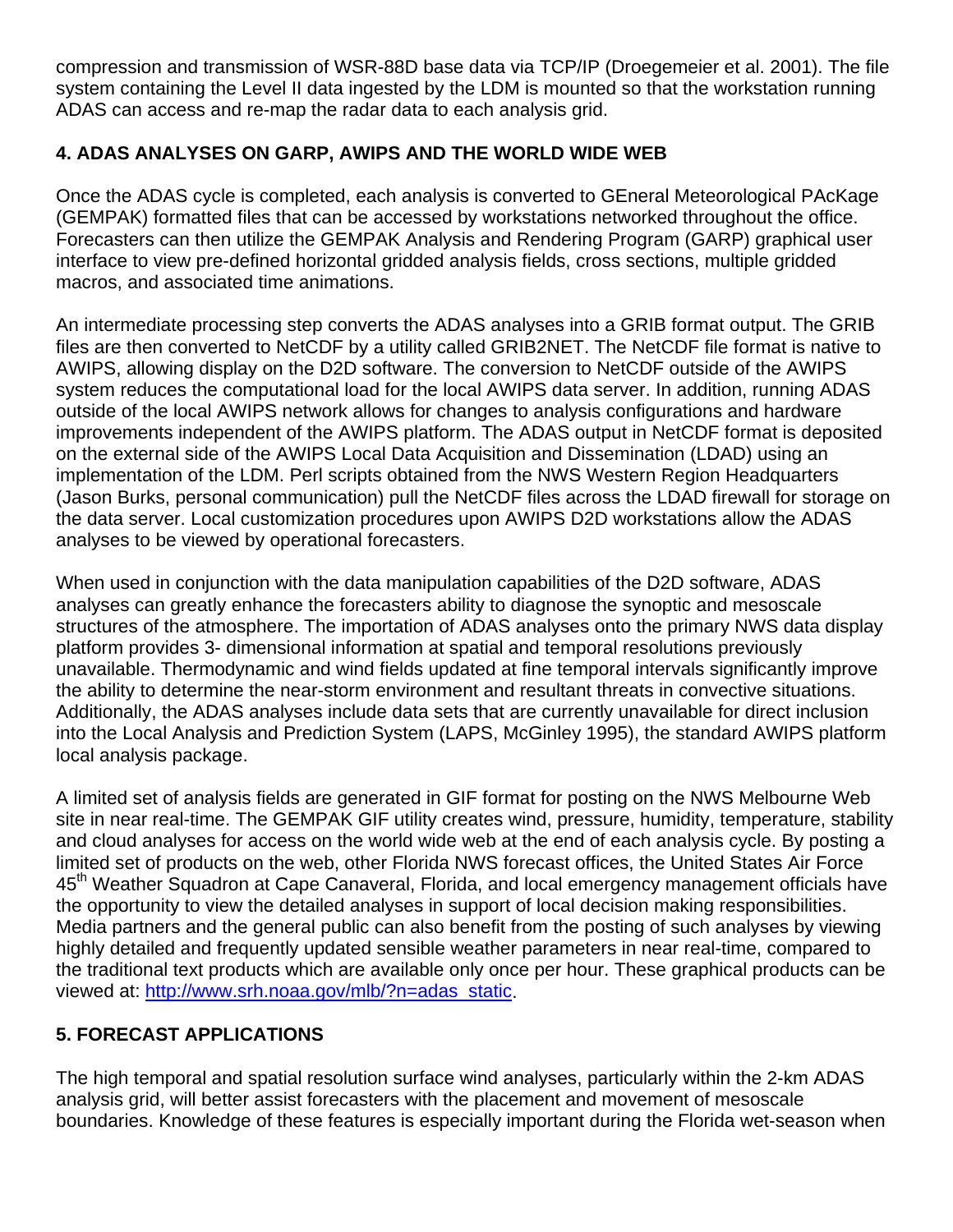sea/lake breeze and outflow boundaries are primarily responsible for the forcing of diurnal convection (**Fig. 4**). Additionally, thermodynamic diagnostics (e.g. convective available potential energy, lifted index) and local severe weather applications (e.g. microburst day potential index; Wheeler and Roeder 1996) combined with the wind analyses will likely aid nowcasts of convective initiation and severe weather potential (Blottman et al. 2001).



Fig. 4. Sea breeze boundary interactions depicted by ADAS across Central Florida.

Sharp and Hodanish (1996) stated that mesoscale low-level boundaries must be considered by eastcentral Florida forecasters both during pre-storm analysis and radar assessment to improve the early detection of supercell thunderstorms. In certain situations, severe weather warning decisions may be made more confidently and/or timely by coupling the knowledge of the near-storm environment gained by ADAS analyses in combination with standard diagnostic methods. The precise location and past movement of mesoscale boundaries, along with depiction of the local trends of key thermodynamic parameters gained from ADAS, may help improve the Probability of Detection and False Alarm Rate numbers.

The identification and placement of low-level boundaries and moisture trends is also important to NWS forecasters when providing spot fire weather forecasts to land management agencies and fire fighters. The specific location and timing of mesoscale features and the wind speed and direction associated with these features can have significant impact on fire resource management, threats to property, and the safety of personnel working a fire.

Routine examinations of the analyses can also benefit the short-term marine forecast program. A more detailed current depiction and evolution of wind along the Atlantic coastal plain allows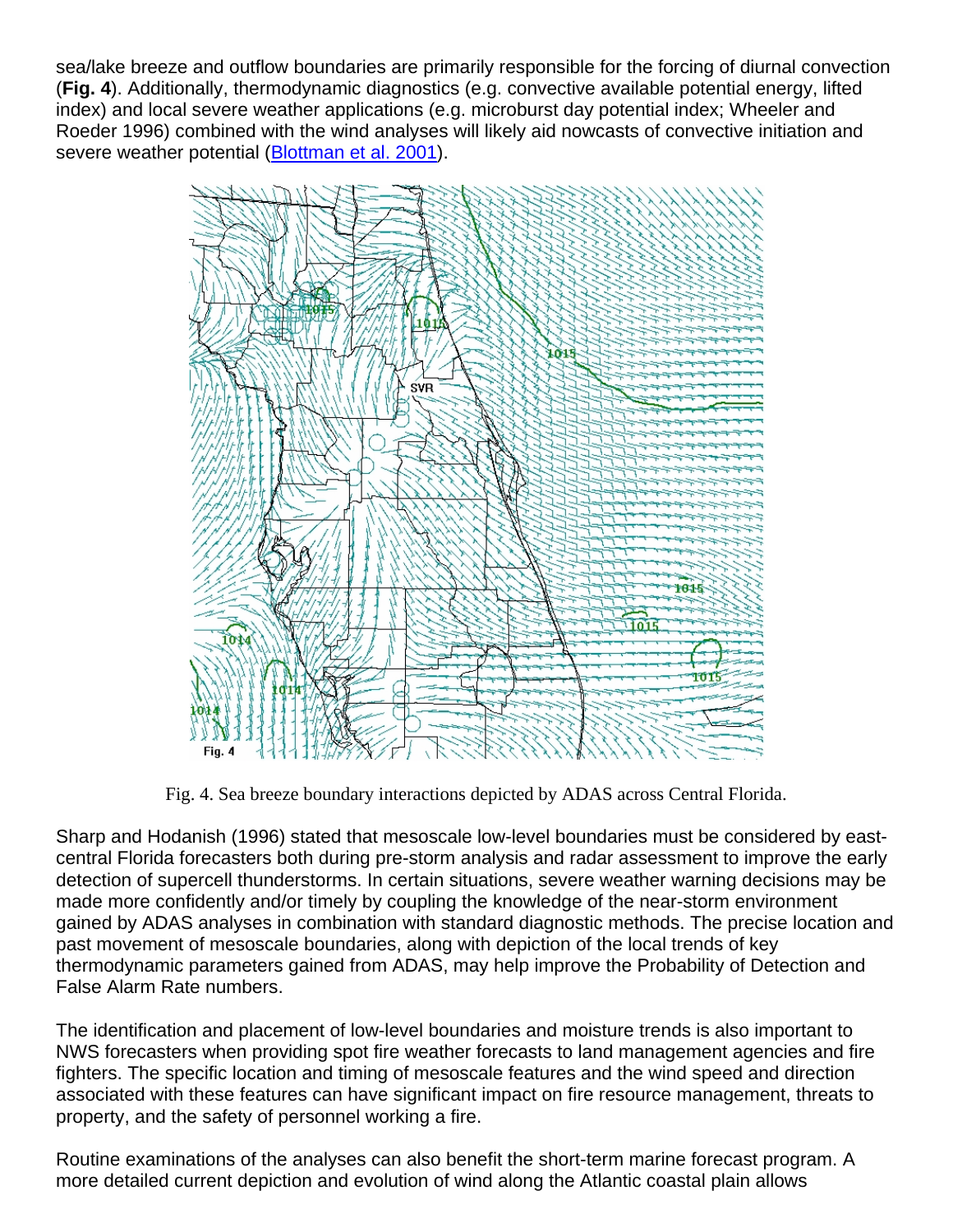forecasters to refine marine nowcasts. A more accurate adjustment of the nearshore and offshore forecasts can be realized from the improved visualization of the wind fields.

Aviation forecasts will be supplemented by the complex cloud scheme of ADAS (Zhang et al. 1998), which is derived from the LAPS package. Forecast improvements can be achieved by monitoring the evolution of detailed cloud cover and ceiling products available from the cloud scheme.



Fig. 5. ADAS depiction of Tropical Storm Gabrielle.

The analyses can also prove useful for defining synoptic scale features affecting central Florida and for monitoring their evolution. The inclusion of ACARS data and WSR-88D velocity information within ADAS helps to nudge the analysis wind fields closer to reality. Examination of mean low-mid level wind products can be used to determine the steering flow for areas of convection and to precisely locate the center of important features such as Tropical Storm (TS) Gabrielle, shown in **Fig. 5**. During this event, ADAS was utilized to carefully track the center of the TS across the central Florida peninsula and into the Atlantic, as well as to observe trends associated with strong onshore gradient winds. Additionally, the additive ACARS and radar reflectivity data helped to improve the background RUC moisture fields. Areas of deep moisture and precipitation were depicted well (coincident with the strong northeast gradient flow indicated in Fig. 5), as well as the deep-layered drying wrapping around the periphery of the TS.

ADAS can more precisely locate synoptic scale frontal zones. Incorporating the dense network of surface observations, along with ACARS and radar supplemented mid-level moisture fields leads to high quality stability analyses. The trends of such stability products can be used to closely follow the movement of frontal zones and to forecast areas most susceptible to precipitation. **Fig. 6** shows an analysis of a sharp stability gradient across central Florida, indicative of the precise location of the frontal boundary, and helpful for ascertaining regions still prime for rainfall.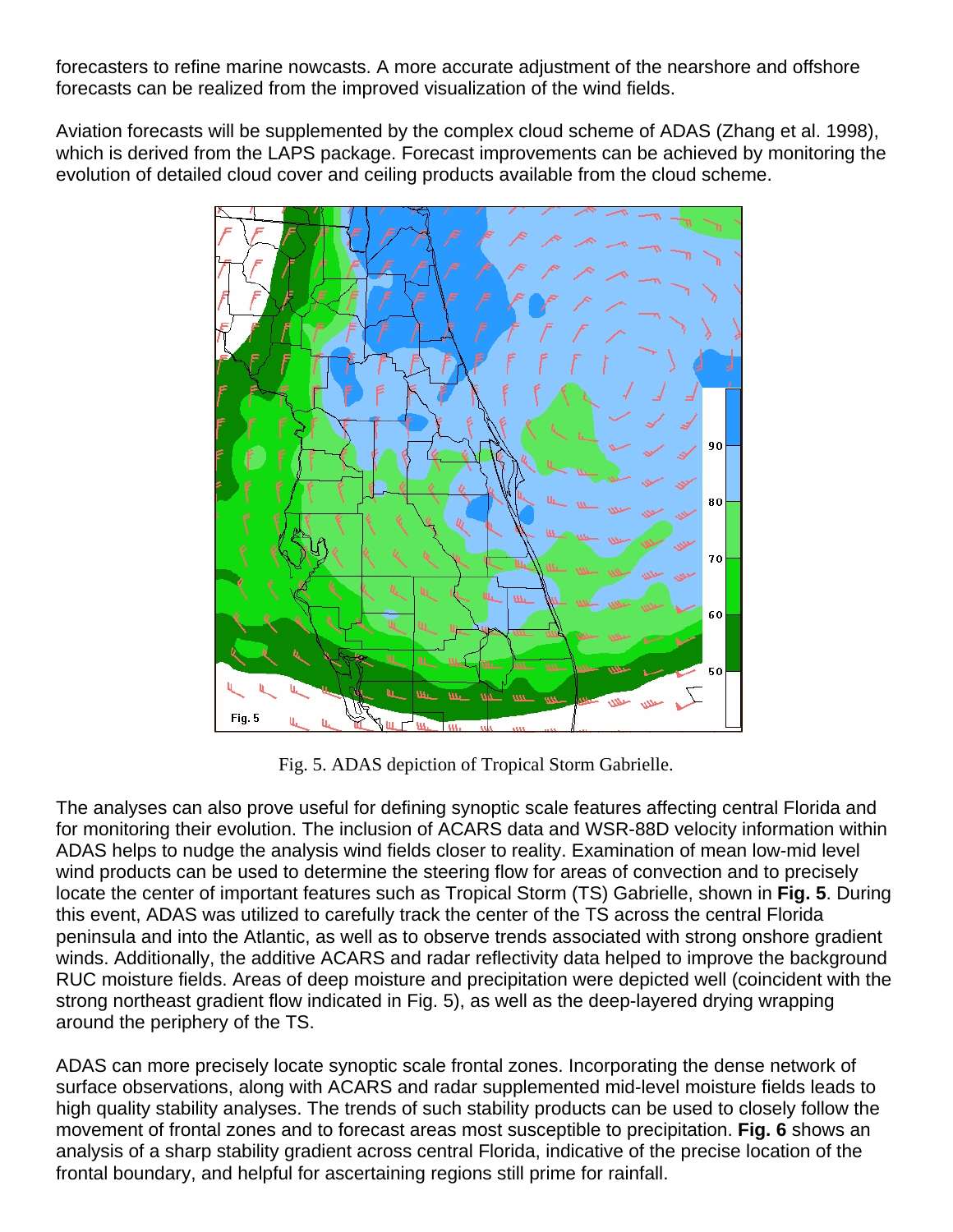

Fig. 6. ADAS depiction of sharp stability gradient across central Florida.

#### **6. FUTURE INITIATIVES**

The current post-configuration period will continue to focus on familiarizing the entire operational staff to the integrated data analysis package in support of various forecast programs. This effort will further prepare the staff for assimilating current conditions in a processed format versus viewing disparate data sets and integrating them manually to form a mental picture of the atmosphere (McPherson 1999).

Additional data sets will be evaluated for potential inclusion into the ADAS analyses. WSR-88D Level III data from surrounding sites would be helpful in providing additional low-level velocity and reflectivity data to the 10-km and 2-km ADAS grids. Even more useful would be the ability to acquire base data from adjacent sites, such as Tampa Bay, as well as from the Orlando Terminal Doppler Weather Radar site.

Currently, METAR reports from local Automated Surface Observing Systems (ASOS) are produced every 5 min, but are only transmitted (and ingested into ADAS) once per hour and when certain aviation thresholds are reached. Plans are currently underway to exploit local dial-in modem capabilities for retrieving ASOS data every 15 min for ingest into ADAS.

Finally, the ultimate goal is to implement the ARPS numerical weather prediction model into forecast operations, in combination with the ADAS analyses. The existing ADAS analyses could be cycled with the ARPS prediction model to run a local four-dimensional data assimilation system over the Florida peninsula. It is anticipated that the forecast output from the prognostic component of ARPS will provide detailed and accurate information to assist in the generation of forecasts within the first 24

hours. Additionally, these fine resolution gridded fields could be used as input into the AWIPS Interactive Forecast Preparation System (IFPS) at NWS Melbourne to help initialize local forecast matrices.

Incorporating ADAS and ARPS output onto the AWIPS platform will allow forecasters to fully realize the utility of critical local data assimilation and powerful workstation resources to provide a new and improved mesoscale forecast tool. Such a configuration, together with innovative visualization techniques will provide an interface to the next generation of weather modeling (i.e. implementation of the Weather Research and Forecasting model, Michalakes 1999).